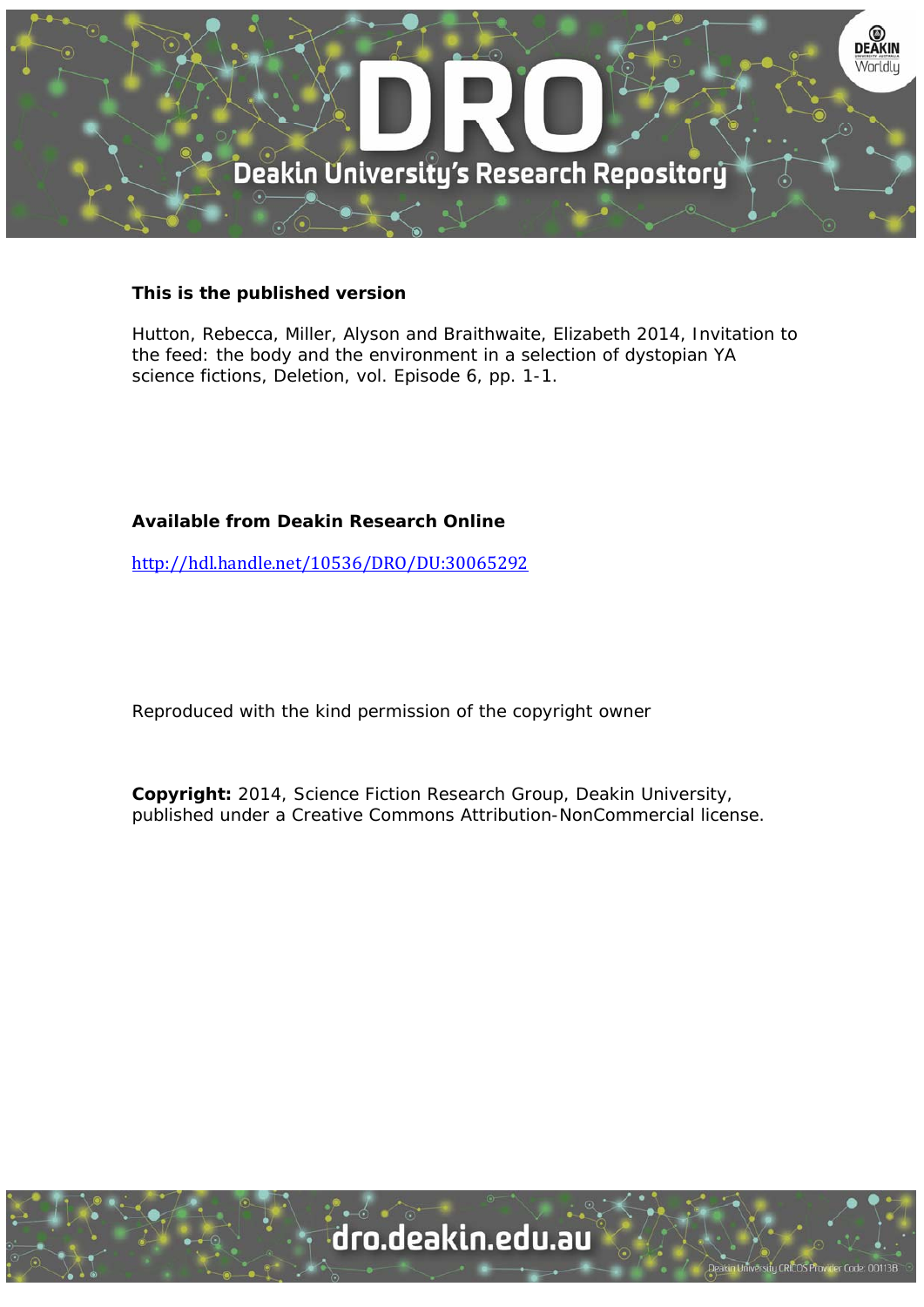# Invitation to the Feed: The Body and the Environment in a Selection of Dystopian YA Science Fictions

**Episode 6**: Young Adult Science Fiction



**Deletion** / August 4, 2014

#### **Rebecca Hutton, Alyson Miller, Elizabeth Braithwaite |**

Technology, the environment, and the young adult figure often exist in an uneasy yet inextricable relationship in many young adult fictions dealing with dystopian futures. Nature and the artificial are frequently constructed as binaries that the young person must negotiate or resist in order to survive and preserve the future. Simultaneously, some texts also employ hybridizations of the young subject and technology, and of the natural world and technology, as part of this battle. In environmental dystopias, technology can function as both the saviour of earth (merging with or replacing the natural world to preserve what remains and avoid further degradation) and, more commonly, destroyer of the earth (see for example Applebaum 2010). Like the environment, the young body in these narratives is particularly vulnerable to this salvation or destruction through technology as the body is 'enhanced'. This article will address how Monica Hughes' *Invitation to the Game* (1990) and M.T. Anderson's *Feed* (2002) both construct dystopian futures from this nexus between the natural, the artificial, and the young person, towards visions of the young person (and the environment around them) as both beneficiary of advancement/enhancement and victim.

Applebaum (25) draws attention to the metaphors often drawn between the young person and nature in science fiction for young readers, explaining that these associations "can also offer potential insights with regard to environmental ethics and the lingering myth of the innocent child". The fragility of the young body becomes a powerful metonym for the fragility and innocence of the environment as technological substitutes erode and usurp nature in the world of the text (see Stephens 2010 and Curry 2013). As Curry argues, "[t]he degraded post-natural landscapes […] are occupied by advanced and abject incarnations of the posthuman being on whose bodies are written the effects of environmental toxicity and an ethos of unlimited human progress" (45). The young bodies in Hughes' and Anderson's texts are thus intensive sites where the consequences of the loss of the natural environment can be brought into even sharper focus.



Through the merging of organic and inorganic materials in the bodies of the protagonists in Hughes' *Invitation to the Game*, there is a complex interaction between the natural world, technology and the body of the child that constructs a hazardous site not only for the formation of identity, but indeed, survival. Set in 2154, the young protagonists of Hughes' narrative exist in a dictatorship in which the majority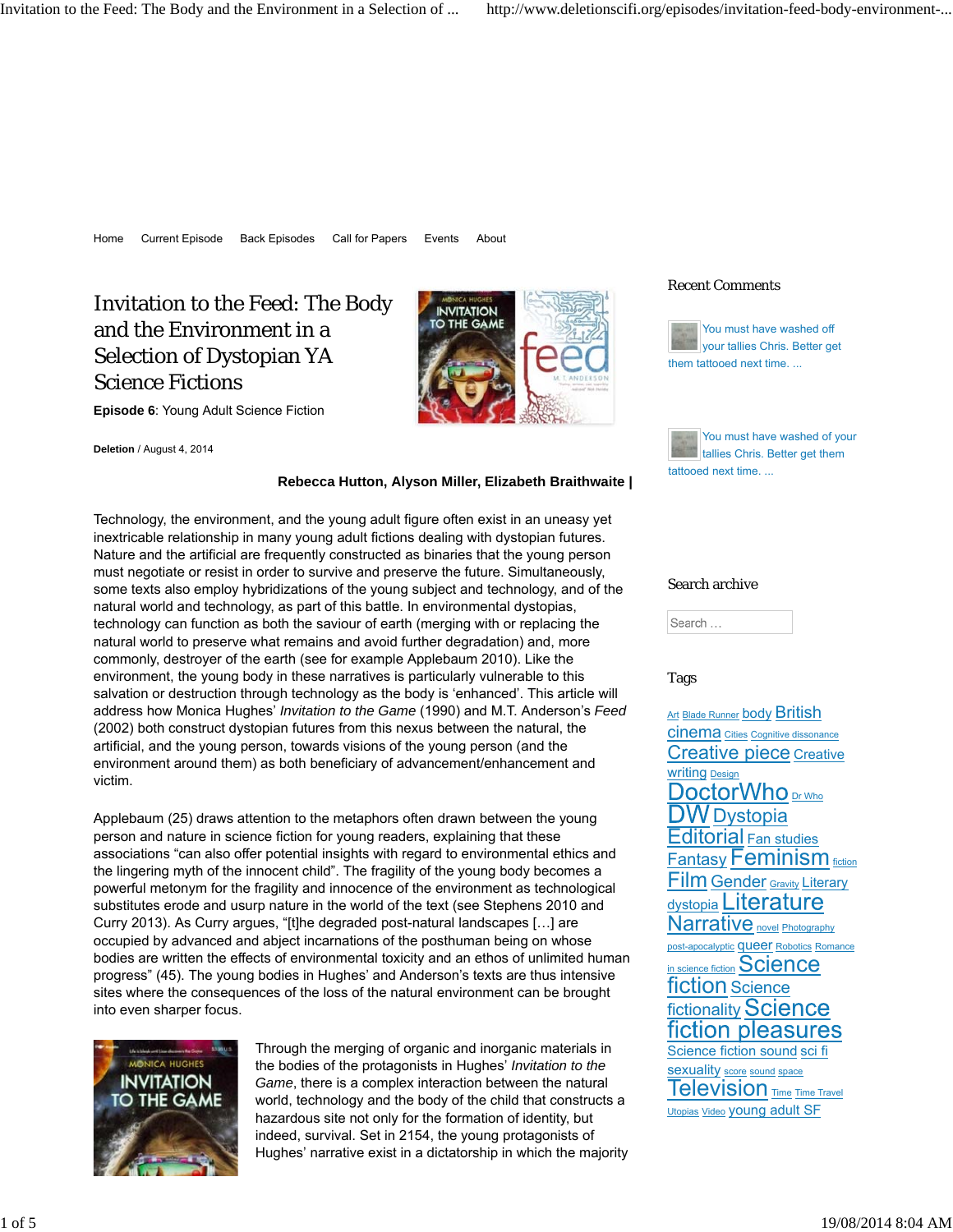

of tasks are completed by robots. As machines replace the value of human labour, young people are educated according to the gaps in the system; however, the majority are rendered useless and forced to live on Government welfare. The Game with which Lisse and her friends

eventually engage functions as an extension of a strategy to remove Earth of the unwanted bodies of its children.

While a number of YA texts suggest the potential for utopian landscapes in which the natural world is associated with beauty, and the artificial with the grotesque, Hughes' narrative complicates simplistic binaries. It is in between the virtual space of the Game and the utopic new world the protagonists come to name "Prize" (170), that the distinction between the artificial and the organic becomes more ambiguous. On entering the simulated reality of the "newfound country" (76), the protagonists are seduced by the beauty of the virtual realm, and unwilling to succumb to ideas of its artificiality: "Does it really matter if it's a dream or hypnosis or something else?" (74). Enabled by the complexities of technology, the utopic space entered into through the Game is not only inorganic, but also increasingly attractive: "I mourned for that image of spring and sunshine […] Another chance to go through the door into a world, however unreal, where golden flowers bloomed so lavishly" (114). Caught in the space between the real and the unreal, the natural and the artificial, the protagonists become hybrids of body-and-technology, transformed and consumed by a Government desire to rid the Earth of its young.

The objectification of the protagonists through the enchantments of the Game occurs in order to colonize new spaces in which to live organically, and in reference to the lessons learned by the destruction of Earth. The rhetoric of betterment, however, is problematized by the trauma suffered by Lisse and her friends, and their knowledge of the negative possibilities enabled by technology. Indeed, the planet simulated by the Game in order to assimilate the protagonists is an enhanced version of a new world and ultimately fails to comply with the romanticism of their initial experiences. The group endures physical pain and illness (115), coldness, hunger and thirst, the threat of wild animals, and is not equipped with the tools or support networks necessary to aid their survival. While the protagonists eventually learn to build new lives in an alien environment, and to prosper without making the mistakes of the past (172), their adaptation is predicated on transforming the natural world into the artificial resources that ease the demands of daily life. These initial requirements are rudimentary – such as the need for knives and hunting materials – however as their colony increases, so too does a desire for new products and commodities, capitalising on the potential for the environment to enable future technologies:

We have been reliving the discoveries and inventions of our remote ancestors, only speeded up enormously so that we will move from the Stone Age to the Bronze in less than five years […] I wonder how far we *will* go. Iron Age. And what then? (171).

This question of 'how far we will go' is taken to the extreme in Anderson's *Feed*. As with *Invitation to the Game*, in *Feed* the nexus of natural world, technology and the adolescent body becomes a site of contestation in relation to physical and emotional survival, and issues of agency and inter-subjectivity. Anderson's text is set in the USA after ecological disaster, at a time in which approximately 73% of Americans have an electronic device called the 'feed' implanted in their brain. The feed was originally intended to assist in speedy learning, but has become a means by which people can be influenced and even indoctrinated into consuming ever more physical items, and to see themselves in terms of this consumption. The dedication before the novel proper begins positions the reader to be opposed to this particular piece of technology even before the concept of the feed is explained: "t*o all those who resist the feed*", which is followed by the initials of the author.

Despite being clearly a constructed piece of technology, the feed operates to blur the boundaries between organic and technological, and between self and the external force of advertising. As Violet, the "dissenting

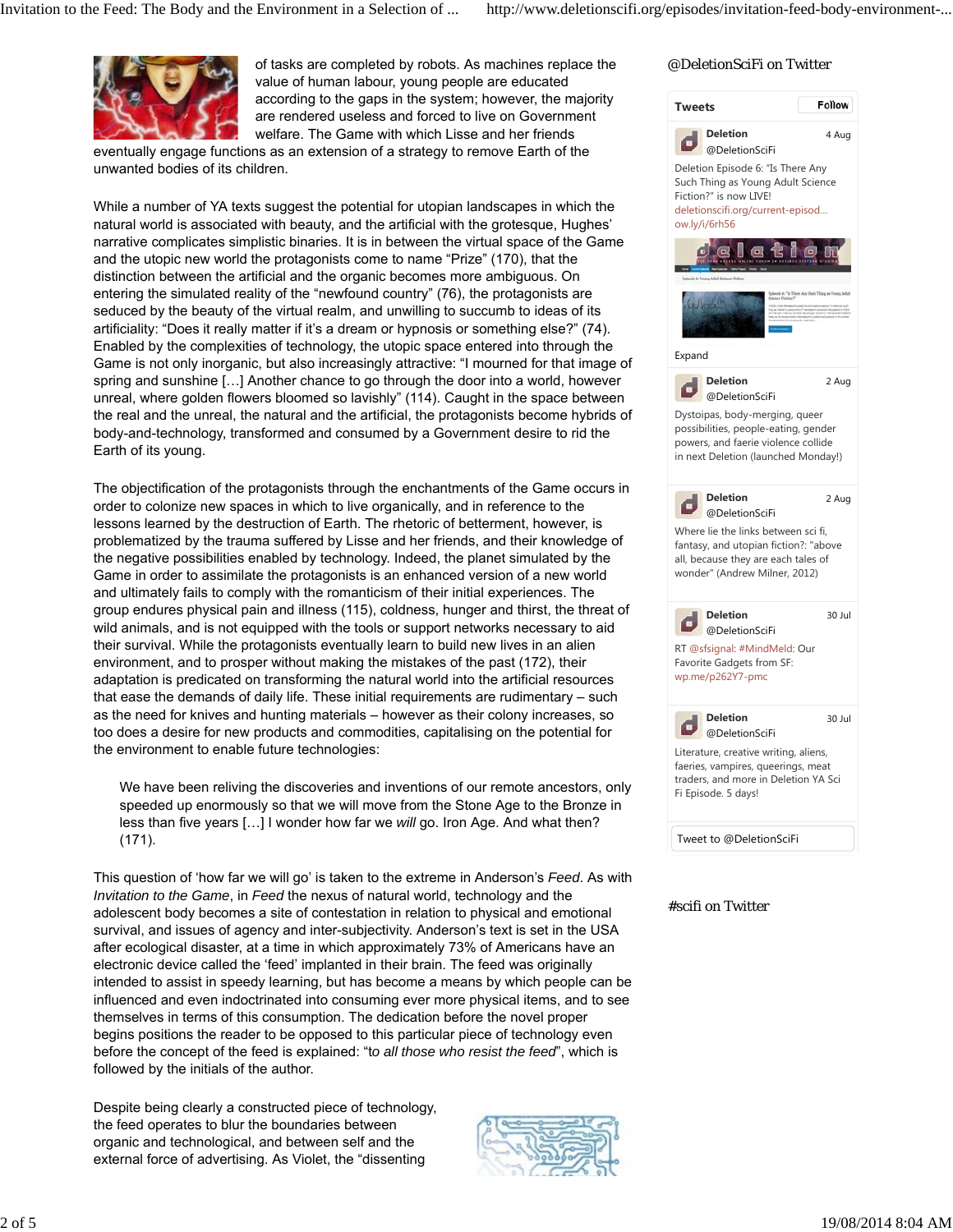voice" (Bullen & Parsons: 134) to the values of the society dominated by the feed, explains: "the feed is tied in to everything. Your body control, your emotions, your memory" (170). By extension, the feed is also tied into recipients' sense of self. For example, Violet rages "*You don't have the feed! You are feed!"* (202, original emphasis). Although not "constitut[ing] a focalizing character with whom readers might align" (Bradford: 132), Violet highlights the contrast between organic and technological even in her very name, with its resonance of the flower. And in one of the text's many constructed



ironies, as she lies dying from her malfunctioning feed, her father works outside in the garden to keep the flowers free from grass, his feedpack (an older form of technology) "glitter[ing] in the sun" (297).

However, this is not an either/or set up – there is no escaping the feed. As Violet's father explains, there is no real choice in whether or not to get a feed, for not to have one makes it almost impossible to live in this world, as he found when lack of the feed cost him a job (288). The feed is also the primary mode of communication, education and entertainment in the society, and to a great extent involved in regulating bodily processes (which is a significant contributor to Violet's death). Violet's death is particularly poignant given her links to the natural and her placement in opposition to the artificial across the entirety of the text. In her first appearance Violet is even wearing wool, a natural fibre (rather than plastic), which is mocked by the other young people around her (21). By contrast, Titus, the narrator who has grown up with the feed and who is "unlikeable, selfish and often demonstrably stupid, but also depicted as the everyman of his generation" (Bullen & Parsons 134) cannot see the irony in liking "the way the synthetic breeze was on [Violet's] hair" (91), nor can his father see the irony in his statement that "It's about people", having just extolled to Violet the virtues of an air factory in comparison to trees (125).

As such, *Feed* has none of the utopian associations of technology that appear in Hughes' text. Where Hughes' characters long for the beauty of the (artificial) world, Anderson's characters are clearly constrained in theirs. Realising that his dying daughter is as much a consumed product as the more obviously manufactured items that Titus and those like him compulsively buy, Violet's father says, "We Americans […] are interested only in the *consumption* of our products. We have no interest in how they were produced, or what happens to them […] once we discard them" (290). Unlike the protagonists of *Invitation to the Game,* who are looking forward to a future of agency and self-determination individually and as a group, the only thing about which the people in the world of *Feed* can be sure is that "Everything must go" (299–300).

To an extent, both Hughes' and Anderson's dystopian futures situate the young person and their environment as victim of the encroachment of technology and the artificial. However, this encroachment in each text is also inextricably linked with survival. While the artificial is conflated with the destruction or replacement of essential natural systems (particularly the bodies of the children in Hughes' text in favour of robots; both the mind and the environment in Anderson's text) it is only through the merging of organic and inorganic that life can be sustained as well. This leaves the young characters of the texts and the contemporary reader caught in a conundrum where complete separation from one (i.e. the inorganic) or the other (the organic) seems a greater risk. Rather than being a matter of *everything must go*, it might rather be a matter of *everything must stay*. The task at hand for the implied reader then becomes one of determining how this might be possible without continued fall into victimhood or further loss.

### **References**

Anderson, M. T. 2002. *Feed*. Candlewick Press, Massachusetts.

Applebaum, N. 2010. *Representations of Technology in Science Fiction for Young*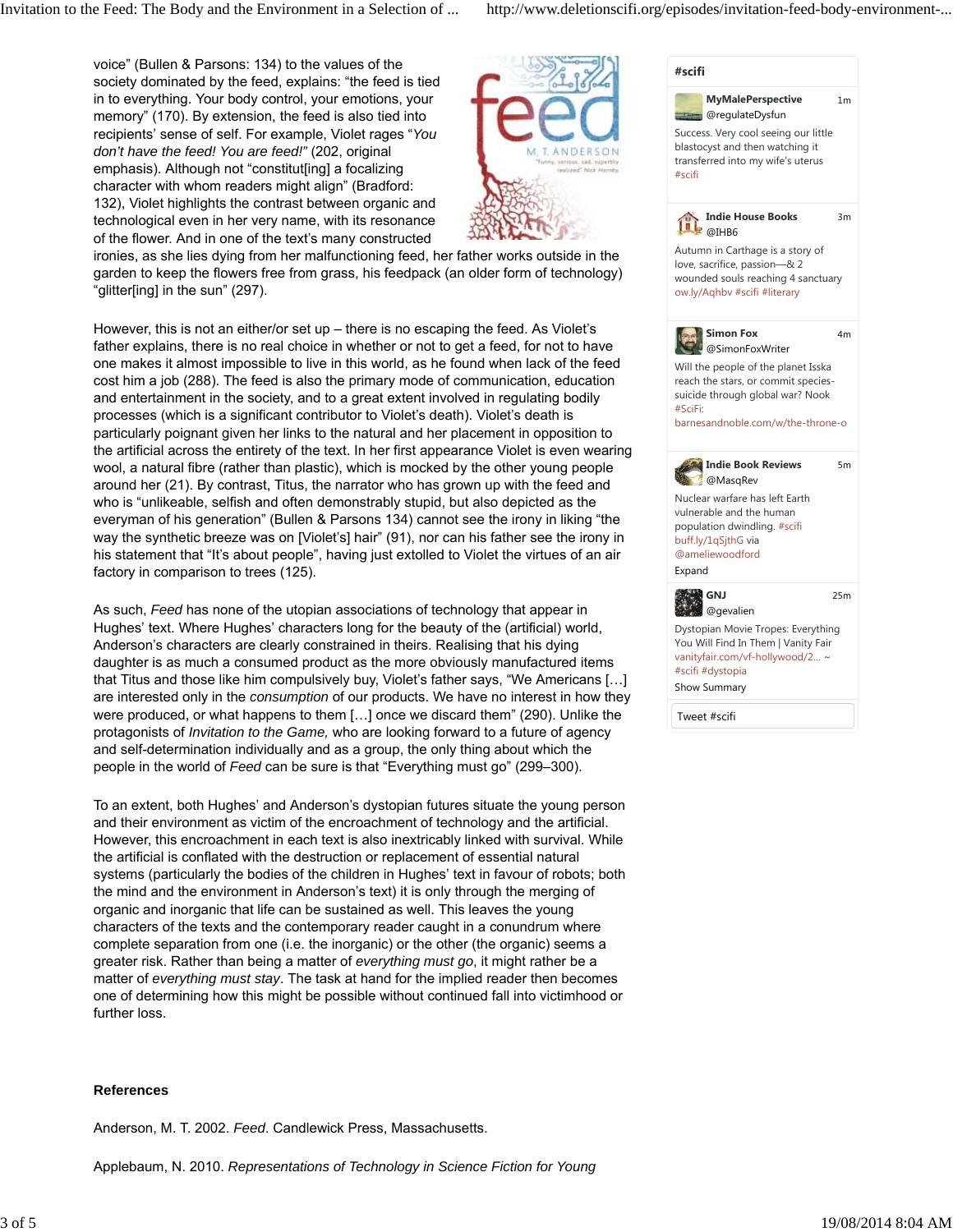*People*. Routledge, London.

Bradford, C. 2010. '"Everything Must Go!': Consumerism and Reader Positioning in M. T. Anderson's *Feed*," *Jeunesse: Young People, Texts, Cultures* 2(2): 128–137.

Bullen, E. & Parsons, E. 2007. "Dystopian Visions of Global Capitalism: Philip Reeve's *Mortal Engines* and M. T. Anderson's *Feed*," *Children's Literature in Education* 38(2): 127–139.

Curry, A. 2013. "Ideologies of Advancement: Writing on the Body," in A. Curry, *Environmental Crisis in Young Adult Fiction: A Poetics of Earth*. Hampshire Palgrave Macmillan, Basingstoke: 43–73.

Hughes, M. 1990. *Invitation to the Game*. Simon and Schuster, New York.

Stephens, J. 2010. "Impartiality and Attachment: Ethics and Ecopoeisis in Children's Narrative Texts," *International Research in Children's Literature* 3(2): 205–216.

#### **Bios**

Rebecca Hutton is a PhD candidate in the School of Communication and Creative Arts at Deakin University, Australia. Her research focus is young adult texts, particularly dystopian fictions and GLBTQ narratives.

Alyson Miller teaches literary studies at Deakin University, Geelong. Her research focuses on scandalous texts, with a particular interest in issues relating to gender, sexuality and identity.

Elizabeth Braithwaite is a Research Fellow in the Centre for Memory, Imagination and Invention at Deakin University. Her main area of research is post-disaster fiction for children and young adults.